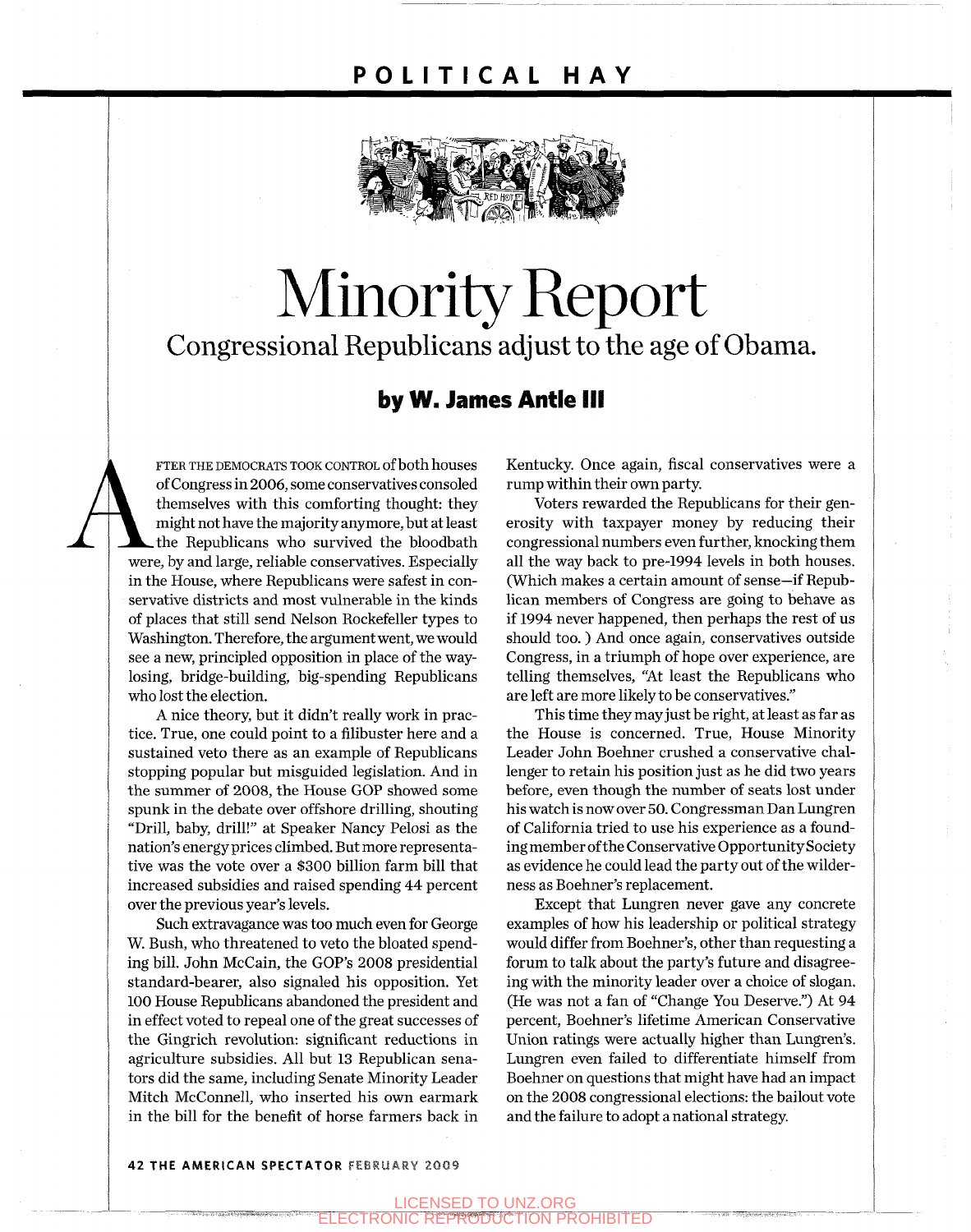There are some new faces leading House Republicans, however. Roy Blunt, who unlike Boehner supported the farm bill, was replaced as minority whip by Eric Cantor, a conservative from Virginia. Underneath Cantor, every member of the leadership team also belongs to the conservative Republican Study Committee (RSC). Mike Pence, the Indiana conservative who took on Boehner after the 2006 elections, was elected conference chairman. Thaddeus McCotter of Michigan was reelected policy chairman while Cathy McMorris Rodgers of Washington became conference vice chairman and John Carter of Texas was chosen conference secretary. Fellow Texan and RSC member Pete Sessions took over as head of the National Republican Congressional Committee (NRCC). All had Boehner's blessing, as RSC members are now a majority of the caucus.

Nevertheless, some old habits die hard. As one of their first official acts, Boehner and Cantor proposed a unilateral moratorium on earmark requests by all Republicans. In a written statement, Boehner said, "Our hope is that adoption of this resolution will be a first step in a much larger process of bringing meaningful change to the process by which Washington spends taxpayers' hard-earned money." But when the GOP caucus rejected the proposal for the second year in a row, *CQ Politics* quoted Boehner as saying, "I'm not sure the moratorium would have had that much impact."

In a sense, nothing the minority in the House does will have that much impact unless there is division within the ranks of the majority party. But as Republicans seek to find their way back from the wilderness, they could benefit from the increased exposure of conservatives like Pence. Over time, even more reform-minded conservatives like Paul Ryan of Wisconsin and Jeff Flake of Arizona could assume ahigherprofile in the way lowlyminority Republicans like Newt Gingrich, Jack Kemp, and Vin Weber did before them.

THE PICTURE IS MURKIER IN THE SENATE, where the minority has more power. McConnell was reelected as minority leader without opposition. Jon Kyl of Arizona was reelected minority HE PICTURE IS MURKIER IN THE SENATE, where the minority has more power. McConnell was reelected as minority leader without oppowhip; Lamar Alexander of Tennessee won another term as conference chairman. The most significant change to the leadership team was John Cornyn of Texas taking over as chairman of the National Republican Senatorial Campaign Committee. But McConnell faces a challenge of a different kind.

Republicans barely cling to enough Senate seats to successfully mount filibusters without Democratic assistance. The most liberal Republicans will now hold the balance of power and will be unafraid to use it.

After all, the two moderate women from Maine— Olympia Snowe and Susan Collins—were easily reelected in 2006 and 2008, respectively. Arlen Specter of Pennsylvania will be up for reelection in 2010, potentially facing MSNBC personality Chris Matthews. Specter is already the only Republican off the reservation on card check legislation, which would dramatically increase the power of labor unions. Even John McCain, his presidential hopes dashed, may settle back into maverick mode on questions like global warming and immigration policy. McConnell will have more soft votes than he can spare if Capitol Hill Republicans are going to have any hope of blocking or reshaping the Obama administration's agenda.

What congressional Republicans in both houses most conspicuously lack is a leader with the combination of political talent, procedural prowess, ideological principle, and raw ambition that helped power the last GOP revival in the 1980s and '90s. To be sure, there are Republicans on the Hill who possess some of these characteristics. But no individual or working team has yet brought these necessary elements together. Former House majority leader Tom DeLay once described Newt Gingrich as "the visionary," Dick Armey as "the policy wonk," and himself as "the ditch digger who makes it all happen." No such combination is currently in evidence. If that changes by 2010, conservative hopes really will have triumphed over recent experience.

**W. James Antle III** is associate editor of The American Spectator.



FEBRUARY 2009 THE AMERICAN SPECTATOR 43